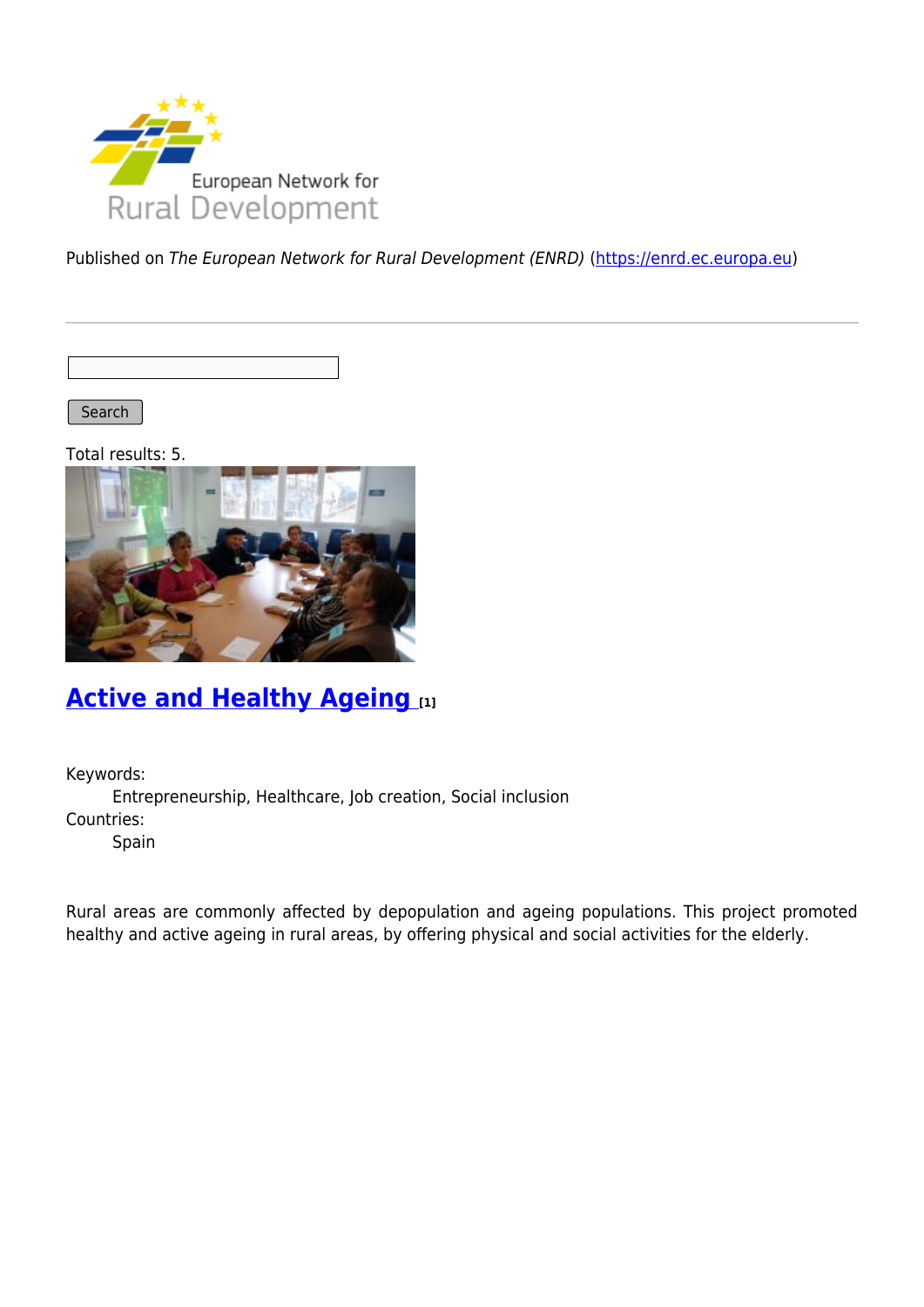

# **[Establishment of a cheese workshop](https://enrd.ec.europa.eu/projects-practice/establishment-cheese-workshop_en) [2]**

Keywords:

Competitiveness, Entrepreneurship, Family farming, Farm restructuring/modernisation, Job creation, Women, Young farmers

Countries:

Hungary

Support for setting up young farmers and adding value to agricultural products in processing enabled a young entrepreneur to set up her own family business on producing artisanal dairy products.



**[RUSIMOVICI NEGOSLAV RAICO - Development and](https://enrd.ec.europa.eu/projects-practice/rusimovici-negoslav-raico-development-and-modernisation-vegetable-farm_en)**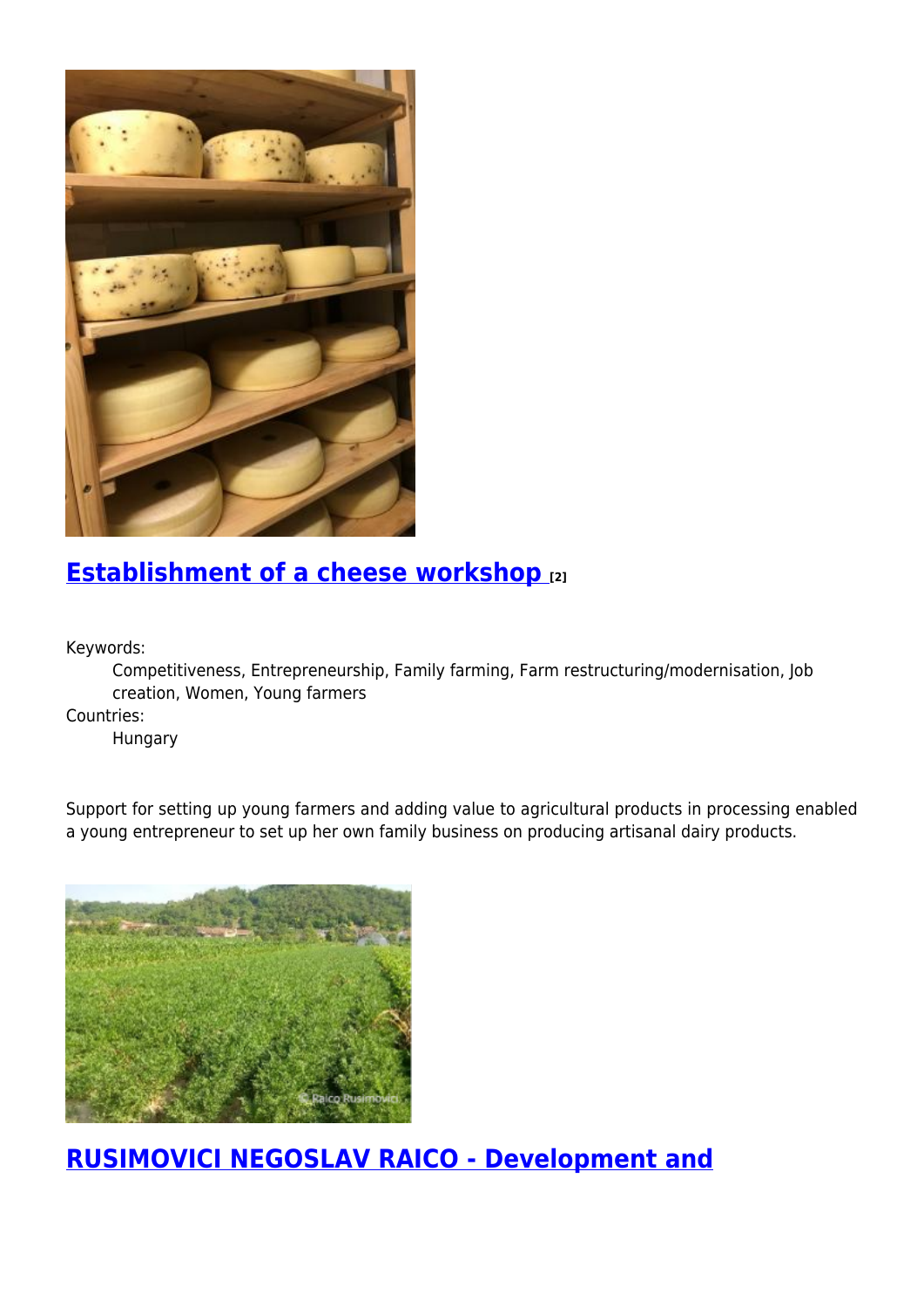### **[modernisation of a vegetable farm](https://enrd.ec.europa.eu/projects-practice/rusimovici-negoslav-raico-development-and-modernisation-vegetable-farm_en) [3]**

Keywords:

Agriculture, Competitiveness, Direct marketing, Entrepreneurship, Farm restructuring/modernisation

Countries:

Romania

Turning a subsistence family farm into a dynamic agri-business through modernization and adoption of affordable new equipment.



## **[Developing a small beekeeping farm in Hungary](https://enrd.ec.europa.eu/projects-practice/developing-small-beekeeping-farm-hungary_en) [4]**

Keywords:

Competitiveness, Entrepreneurship, Environmental protection, Farm restructuring/modernisation Countries:

Hungary

Modernisation and development of a small beekeeping farm in order to increase its profitability and its resilience to weather-associated risks.